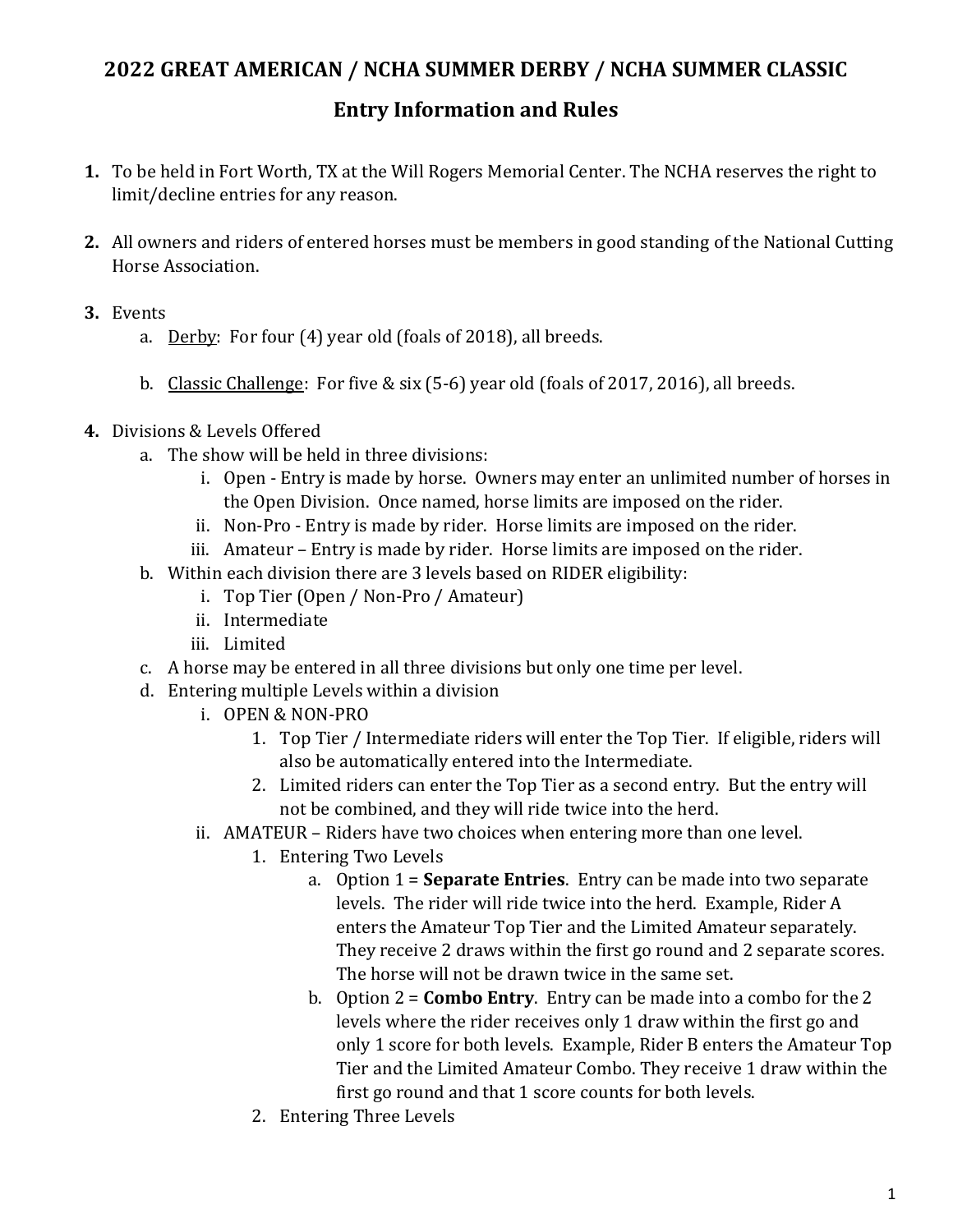- a. Option  $1 = 1$  Separate Plus 2 Combo. A horse cannot show more than twice in the same division. Entry can be made into one level separately and the other two as a combo. Example, Rider C enters the Intermediate separately and the Amateur Top Tier and Limited Amateur Combo. They receive 2 goes in the division go round. The score for the Intermediate stands alone and the score for the Amateur Top Tier and Limited Amateur Combo counts for both the Amateur Top Tier and the Limited Amateur.
- b. Option  $2 = All 3$  as a Combo. A rider only wants to ride to the herd 1 time but wants to enter all 3 levels. They enter the Amateur – Intermediate – Limited combo. Example, Rider D enter the triple level combo. They will receive only 1 draw for the division and that 1 score will count for all 3 levels.

#### e. Subclasses

i. Within all Divisions / Levels, there are additional subclasses based on additional criteria. See the Subclass section below.

### 5. Level Eligibility

- a. Time Frame Eligibility for each of the 3 levels are determined by the value of the Rider's Total Lifetime Earnings as of December 28th of the previous year. Total Lifetime Earnings include both Limited Aged Event earnings and Weekend earnings. All NCHA earnings includes AWO & AQHA.
- b. Level Earning Limits:

| <b>Division</b>             | <b>Rider Lifetime Total Earnings</b> |
|-----------------------------|--------------------------------------|
| 0pen                        | \$750,000 or more                    |
| Intermediate Open           | $$200,001 - $749,999**$              |
| Limited Open                | $$0 - $200,000$                      |
|                             |                                      |
| Non-Pro                     | \$500,000 or more                    |
| <b>Intermediate Non-Pro</b> | $$100,001 - $499,999**$              |
| Limited Non - Pro           | $$0 - $100,000$                      |
|                             |                                      |
| Amateur                     | \$100,000 or more                    |
| Intermediate Amateur        | \$25,001 - \$99,999*+                |
| Limited Amateur             | $$0 - $25,000$                       |

#### c. Exceptions:

- i. There is no exception that allows a rider to return to the Limited level.
- ii. +Senior Exception: Riders aged 70 and older as of date the level begins can enter the Intermediate level in all divisions regardless of earnings or rider rankings.
- iii. \*Intermediate Revolving Door Exception: Open, Non-Pro or Amateur riders not on the Top 100 money earning rider list for the previous two-point years in any division, may enter the Intermediate level in their respective division(s).
- iv. Amateur Earnings Cap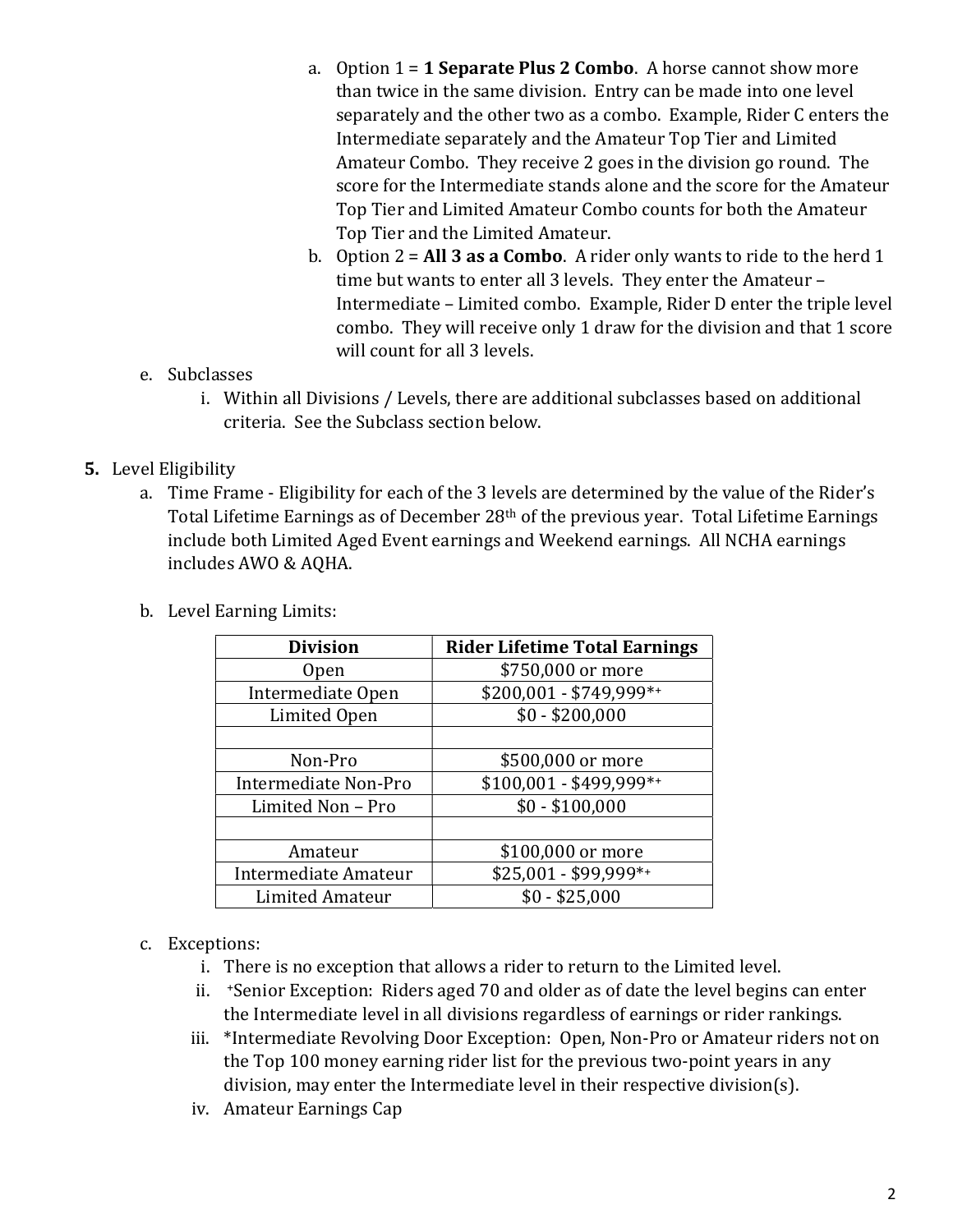- 1. Amateur Competitors 70 and older as of the day the  $1<sup>st</sup>$  go of the Amateur begins may enter the top tier Amateur or the Intermediate Amateur.
- 2. Qualified Amateur competitors who are 60-69, may compete in the top tier Amateur class regardless of Limited Age Non-Pro earnings.
- 3. Amateur competitors under the age of 60 remain subject to the \$250,000 LAE Non-Pro Cap earnings cap. If eligibility limits are surpassed during the show, the exhibitor can complete the show in that specific level or division.
- v. Non-Pro competitors remain subject to Standing Rule 50.d.6.
	- 1. If Open eligibility limits are surpassed during the show, the exhibitor can complete the show in that specific level or division.
- d. Ineligibility
	- i. Prior to the draw all efforts will be made to identify ineligible entries prior to the draw. In all cases, including rider changes after the draw, the burden of proof of eligibility is on the rider. If a rider has attempted to compete in these classes and the horse is found to be ineligible, disciplinary action may be taken.
	- ii. In the case where a rider competes in a level for which he/she is not eligible, they will be disqualified, no premium monies paid, and no refunds will be issued.
- 6. Entry Options (Slots)
	- a. Open Division Levels:
		- i. Entry must be made in the name of the Horse.
	- b. Non-Pro Division Levels:
		- i. You may name your horse when you send in the first payment. Proof of horse ownership is required by NCHA standing rules and must accompany the entry.
		- ii. You may enter under your name (slot).
	- c. Amateur Division Levels:
		- i. You may name your horse when you send in the first payment. Proof of horse ownership is required by NCHA standing rules and must accompany the entry.
		- ii. You may enter under your name (slot).
	- d. Sub Classes:
		- i. Rules For all:
			- 1. Subclass entries must have a corresponding entry in the same Division / Level pairing.
			- 2. In the event there are less than three (3) entries at the start of the go round for any subclass, class will not be held, and entries will be refunded.
			- 3. All sub classes have non-working finals.
			- 4. Payout will be made according to the NCHA payout, to the highest advancing horses.

## ii. \$10,000 Novice horse

- 1. This is for 4-year-old horses.
- 2. Available only in the only in the TOP TIER Open, Non-Pro and Amateur Levels
- 3. Limited to horses with lifetime earnings (monies won in all classes will count against a horse's eligibility total) of \$10,000 and less as of June 3, 2022. All Limited Age Events & weekend shows processed by the office by June 3, 2022 will determine horse's eligibility.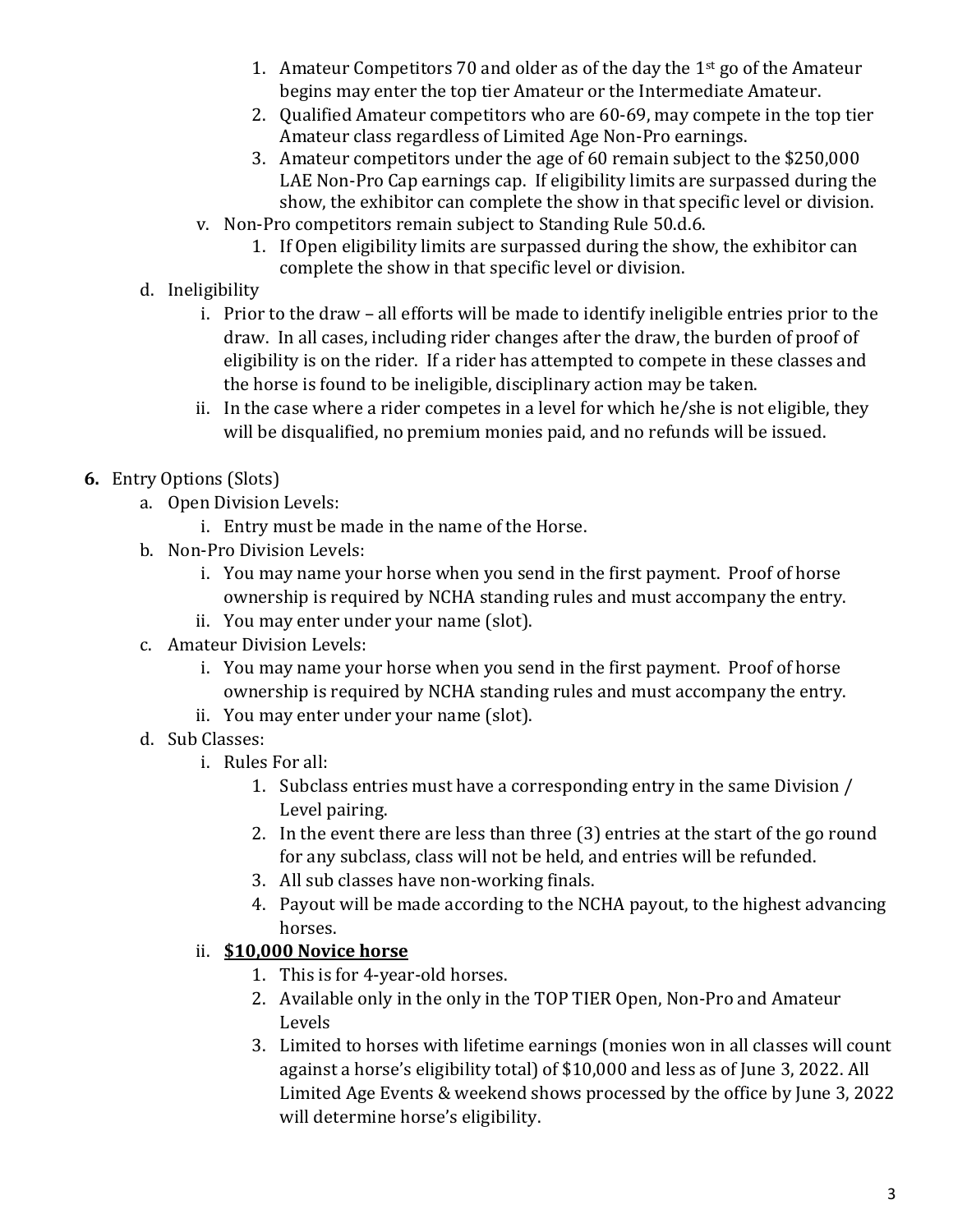4. By June 3, 2022 if horse is known to be ineligible to compete in the \$10,000 novice class and has already entered, monies paid in will be refunded.

## iii. Senior

- 1. This sub class is available in all Divisions and Levels.
- 2. Senior classes will be limited to riders who are 60 years of age or older at the time the class starts.
- 3. Date of birth will be required at date of entry.
- 4. Intermediate Open Senior / Intermediate Non-Pro Senior must be entered separately. ENTRY IS NOT AUTOMATIC.

## iv. Gelding:

- 1. This sub class is available in all Divisions and Levels.
- 2. Please submit notification to the NCHA office of gelding updates.
- 3. Intermediate Open / Intermediate Non-Pro Gelding subclasses must be entered separately. ENTRY IS NOT AUTOMATIC.

## v. Chrome Cash:

- 1. This sub class is available in all Divisions and Levels.
- 2. Limited to horses that are officially registered with the American Paint Horse Association.
- 3. Intermediate Open / Intermediate Non-Pro Chrome Cash subclasses must be entered separately. ENTRY IS NOT AUTOMATIC.
- 7. Horse Limits / Disqualifications
	- a. Derby: A Rider may ride up to three (3) horses.
		- i. One  $(1)$  horse any sex
		- ii. Two (2) horses any sex
		- iii. Three (3) horses one must be an eligible Gelding and be entered in a gelding subclass. All riders who have a third horse are required to submit rider changes/ additions before the first go-round begins.
	- b. Classic Challenge: Riders may ride a maximum of four (4) horses in each of the 5/6 year old levels regardless of sex.
	- c. Disqualifications
		- i. Open Levels: Any horse(s) over the allowed number of entries will be disqualified. The disqualified entry or entries will be determined by the latter placement in the draw.
		- ii. Non-Pro & Amateur Levels: All horse(s) will be disqualified in that level or subclass.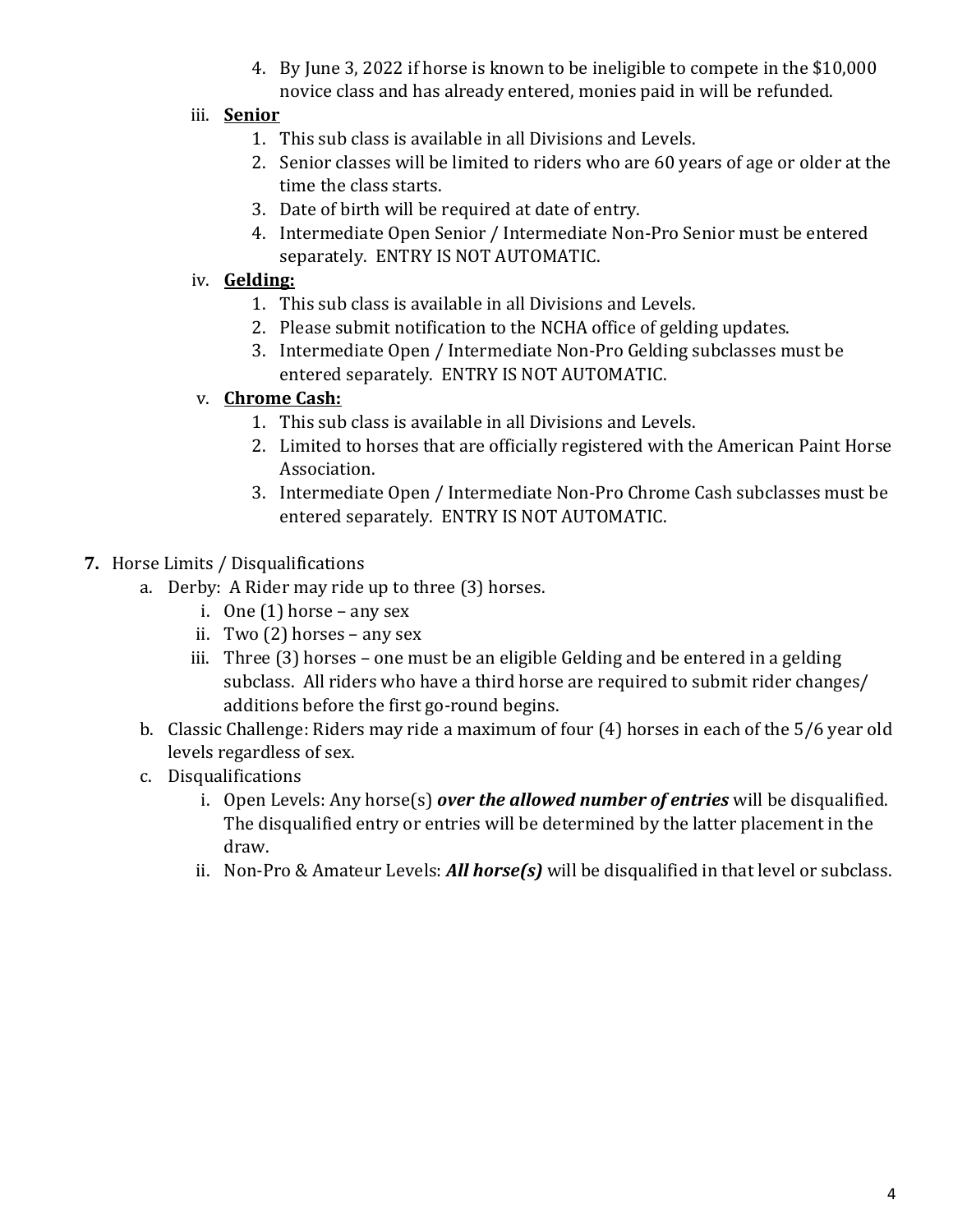#### 8. Entry Fees for all Events (4 Year Old, 5&6 Classic): OPEN\*

|                                       | Total*  | Jackpot <sup>+</sup> | Office $\sim$ |
|---------------------------------------|---------|----------------------|---------------|
| Open / Intermediate Open <sup>^</sup> | \$3,000 | \$2,000              | \$900         |
| Limited Open                          | \$1,300 | \$950                | \$250         |

^Horses will be automatically entered in the Intermediate Open based on rider eligibility. \*Open levels include optional \$100 PAC Fee

<sup>~</sup>Office Fee includes medication, NCHA and processing fees

#### NON-PRO\*

|                                 | Total*  | ackpot <sup>+</sup> | Office $\sim$ |
|---------------------------------|---------|---------------------|---------------|
| Non-Pro / Intermediate Non-Pro^ | \$2,750 | \$2,000             | \$675         |
| Limited Non-Pro                 | \$1.275 | \$950               | \$250         |

^Horses will be automatically entered in the Intermediate Non-Pro based on rider eligibility. \*Non-Pro levels include optional \$75 PAC fee

<sup>~</sup>Office Fee includes medication, NCHA and processing fees

#### AMATEUR\*

|                                    | Total*  | Jackpot <sup>+</sup> | Office~ |
|------------------------------------|---------|----------------------|---------|
| Amateur                            | \$1,500 | \$1,005              | \$475   |
| Intermediate Amateur               | \$1,290 | \$795                | \$475   |
| Limited Amateur                    | \$895   | \$400                | \$475   |
| Amateur-Intermediate-Limited Combo | \$2,695 | \$2,200              | \$475   |
| Amateur + Intermediate Combo       | \$2,295 | \$1,800              | \$475   |
| Amateur + Limited Combo            | \$1,900 | \$1,405              | \$475   |
| Intermediate + Limited Combo       | \$1,690 | \$1,195              | \$475   |

\*Amateur levels include optional \$20 PAC fee

<sup>~</sup>Office Fee includes medication, NCHA and processing fees

PAC Fees: Under Texas Election Code, Chapter 253, the Political Action Committee (PAC) fee is a voluntary contribution. Funding the PAC is important to be able to maintain state funding at the NCHA Triple Crown. Your contribution will provide critical assistance to the NCHA with this effort. To opt out of the PAC fee, submit your payment without the amount indicated as the PAC fee for your level.

### \$10,000 Novice Subclass for 4-Year-Old top tier Open, Non-Pro and Amateur levels only

|                                               |       | Total   Jackpot <sup>+</sup>   Office |       |
|-----------------------------------------------|-------|---------------------------------------|-------|
| Subclasses must be entered prior to the first | \$600 | \$500                                 | \$100 |
| horse in the respective Go Round works.       |       |                                       |       |

Senior Subclass offered with all Divisions/ levels (Int Open/ Int Non-Pro NOT AUTO ENTRY)

|                                               |       | Total   $[ackpot+$   Office |  |
|-----------------------------------------------|-------|-----------------------------|--|
| Subclasses must be entered prior to the first | \$600 | $$500$   \$100              |  |
| horse in the respective Go Round works.       |       |                             |  |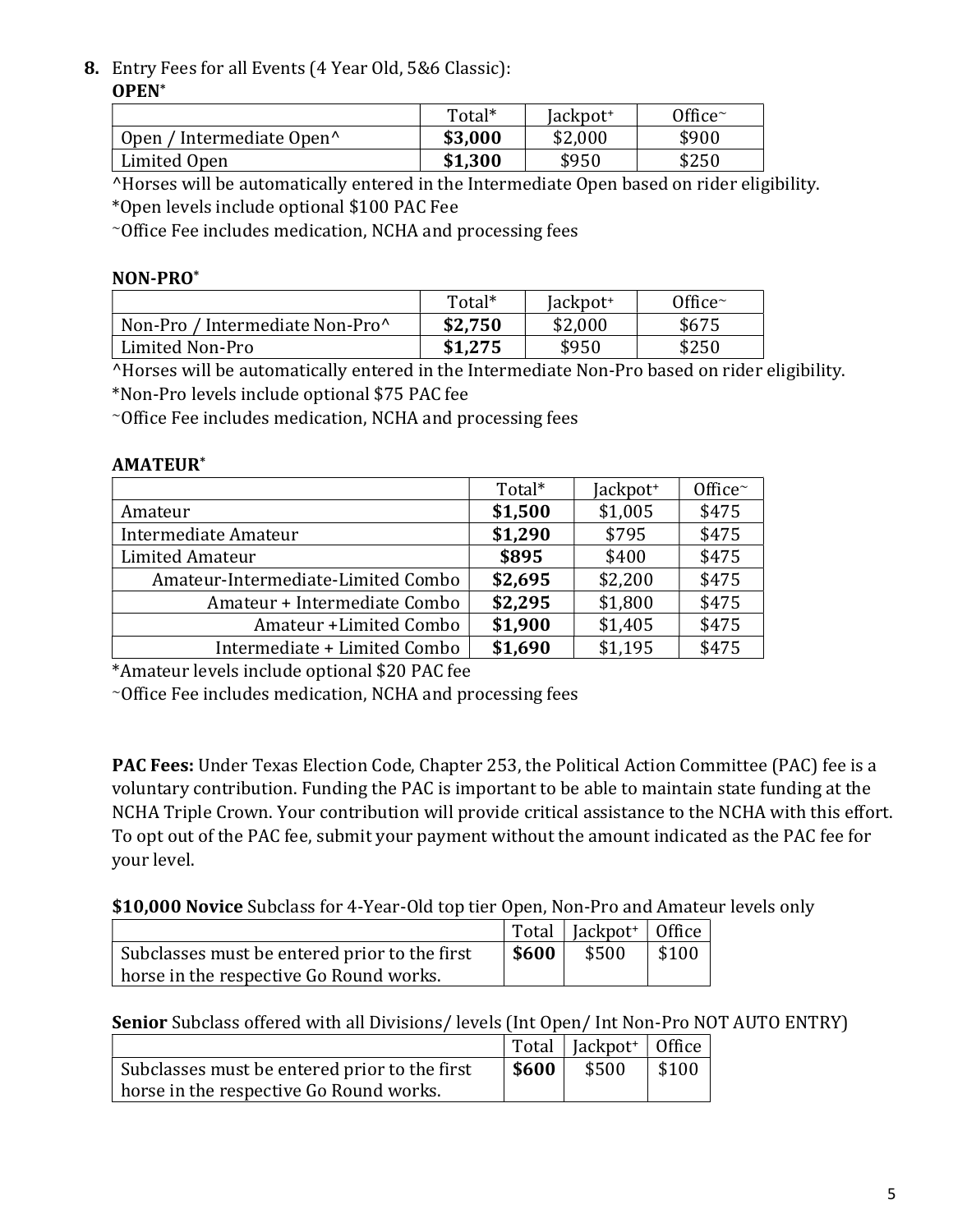|                                               |         | $\vert$ Total $\vert$ Jackpot <sup>+</sup> $\vert$ Office |       |
|-----------------------------------------------|---------|-----------------------------------------------------------|-------|
| Subclasses must be entered prior to the first | $\$600$ | \$500                                                     | \$100 |
| horse in the respective Go Round works.       |         |                                                           |       |

Chrome Cash Subclass offered with all Divisions/ levels (Int Open / Int Non-Pro NOT AUTO ENTRY)

|                                               |       | $\vert$ Total   Jackpot <sup>+</sup>   Office |                  |
|-----------------------------------------------|-------|-----------------------------------------------|------------------|
| Subclasses must be entered prior to the first | \$600 | \$500                                         | $\frac{$100}{ }$ |
| horse in the respective Go Round works.       |       |                                               |                  |

<sup>+</sup>A one percent (1%) deduction will be made from every Jackpot for the NCHA Special Events Fund.

## 9. Entry Deadlines / Penalties / Late Entries

### a. Due Dates:

- i. Initial entries and first payments must be POSTMARKED by April 15, 2022.
- ii. Subsequent payments (second payments) must be POSTMARKED by May 15, 2022.
- iii. No penalties on any Subclass entries.
- iv. Penalties will be assessed beginning on the day following the deadline on all payments. \*Limited Open/ Limited Non-Pro Exception listed below
- v. Penalty Deadlines:

| Date                                  | <b>Applicable Fee</b>                                  |  |
|---------------------------------------|--------------------------------------------------------|--|
| After April 15, 2022                  | 50% of the first payment due.                          |  |
| After May 15, 2022                    | 50% of the original entry fee (Jackpot + Office)       |  |
| After draw - 1 <sup>st</sup> Go Round | $1\frac{1}{2}$ x Original entry fee (Jackpot + Office) |  |
| *Ltd Open / Ltd Non-Pro               | New Entry $=$ same as above                            |  |
|                                       | Add to Existing Entry = Entry Fee $+$ \$250            |  |

- **b.** Non-Payment: Issuance of a check that is not honored for any reason or credit card payment that is declined for any reason to cover fees shall constitute non-payment. Entries that are deemed Non-Payment will have Penalties assessed according to the dates listed above.
- c. Failure to Pay: All payments must be made payable to the National Cutting Horse Association in United States funds or its equivalent. All fees, including late penalties, must be paid before the draw or entry will be cancelled without refund.

### 10. Refunds

- a. Entry Fees may be refunded due to the death of the entered rider, owner or an immediate family member of the rider or owner as defined in NCHA Rule 50.4.d; 30 days or less before the  $1<sup>st</sup>$  day of the event. Requests for refunds shall be accepted from the estate executor/executrix and refunds will be made payable to the estate of the rider/owner as determined appropriate by Probate Court. Any refund request shall be accepted until 48 hours after an event completed to file a request for a refund.
- **b.** Subclasses that are not held when minimum entry requirement is not met will be refunded to the original payer.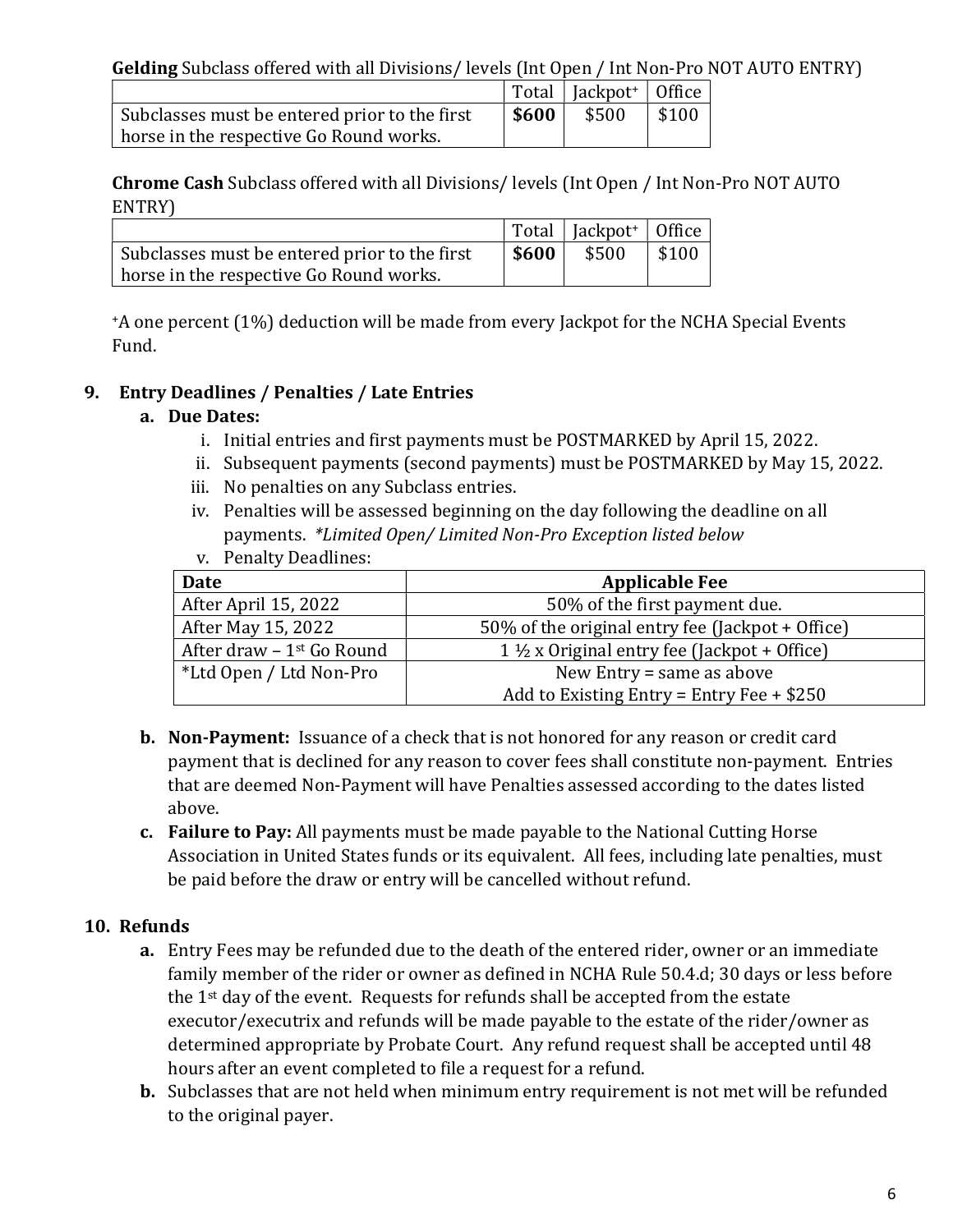c. Novice horses found to be ineligible to compete by June  $3<sup>rd</sup>$  will have monies refunded to the original payer.

### 11. Purse Payouts

- a. Payouts at all NCHA produced events will be made in:
	- i. Open Levels to owner on record at the time of the event.
	- ii. Non-Pro and Amateur Levels to the rider.
- b. All finalists will receive a payout.

### 12. Advancement Criteria & Payout Calculations

- a. Stipulations applying to all Divisions and Levels:
	- i. LATE entries (after the draw)
		- 1. Will not be included when calculating the advancing number of entries to the second go, semifinals, or finals.
		- 2. Will be required to work last in the herd. Additional cattle will not be added for late entries.
		- ii. Only scores of 181 or higher will advance further in competition.
		- iii. All other horses will be dropped from further competition.
		- iv. When finals are held, scores made in the go rounds and semifinals will be disregarded. ONLY scores made in the finals will be used to determine final placings.

| $#$ of                    | <b>ADVANCING TO</b> | <b>ADVANCING TO</b>               | <b>ADVANCING TO</b>   |  |
|---------------------------|---------------------|-----------------------------------|-----------------------|--|
| Entries                   | $2^{ND}$ GO         | <b>SEMIFINALS</b>                 | <b>FINALS</b>         |  |
|                           |                     | <b>OPEN</b>                       |                       |  |
| $0 - 25$                  | None                | None                              | Non Working Mandatory |  |
| $26 - 124$                | Top 60% Max 180     | None                              | 25% Max 25            |  |
| $125 - 160$               | Top 60% Max 180     | Non Working Composite (45)        | 25% Max 25            |  |
| $161+$                    | Top 60%             | Top 20% Composite Min 45 - Max 60 | Top 20                |  |
| <b>INTERMEDIATE OPEN^</b> |                     |                                   |                       |  |
| $0 - 25$                  | None                | None                              | Non Working Mandatory |  |
| $26 - 124$                | Open Advancing*     | None                              | 25% Max 25            |  |
| $125 - 160$               | Open Advancing*     | Non Working Composite (45)        | 25% Max 25            |  |
| $161+$                    | Open Advancing*     | Top 20% Composite Min 45 - Max 60 | Top 20                |  |
|                           | <b>LIMITED OPEN</b> |                                   |                       |  |
| $0 - 25$                  | None                | None                              | Non Working Mandatory |  |
| $26 - 124$                | None                | None                              | 25% Max 25            |  |
| $125 - 160$               | None                | Non Working Composite (45)        | 25% Max 25            |  |
| $161+$                    | None                | Top 20% Composite Min 45 - Max 60 | Top 20                |  |

#### b. OPEN LEVELS – based on Entry Counts at time of draw:

\* Intermediate riders that advance in the Open will run concurrently in the Open 2nd Go. Open and Intermediate finals will be based on the highest advancing scores 25% of scores unless otherwise indicated.

^Advancing counts for the Intermediate Open will be determined at the draw. Unnamed Slots and rider changes after the draw will be automatically entered in the Intermediate but will NOT affect Intermediate advancing counts.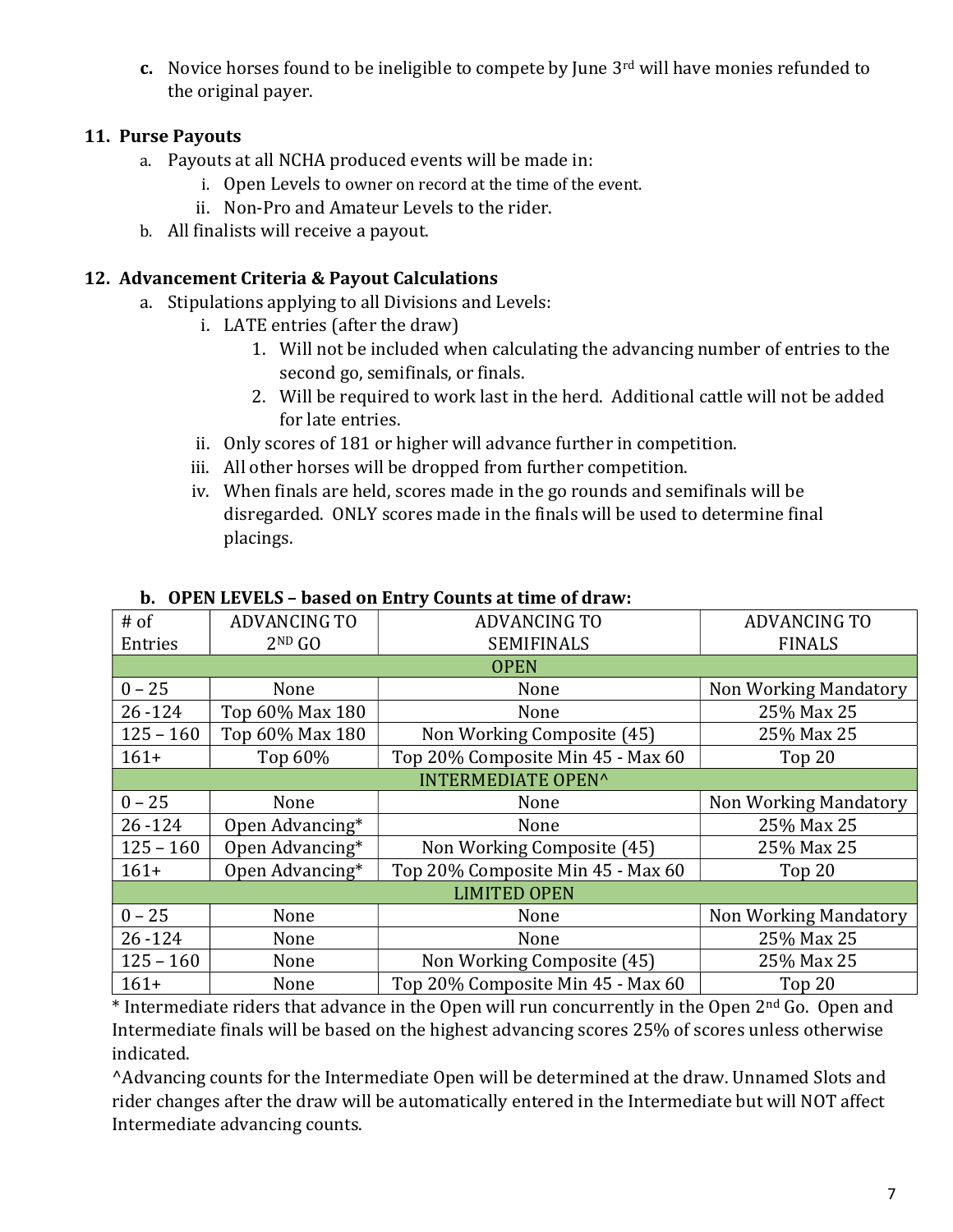## i. Open Payouts (All Levels)

- 1. Open / Intermediate TOTAL PURSE will be split 75% Open / 25% Intermediate. Limited is a stand-alone purse.
- 2. 0 25 entries 100% of split purse paid according to the NCHA mandatory payout.
- 3. 26 124 entries 100% of split purse paid in the finals. No semi-finals payout.
- 4. 125 160 entries: 40% of split purse paid to non-working semi-finals through  $45<sup>th</sup>$  place.  $60\%$  paid in the finals.
- 5. 161+ entries 50% of the split purse will be paid in semi-finals and 50% in the finals.

| $#$ of                       | <b>ADVANCING TO</b> | <b>ADVANCING TO</b>               | <b>ADVANCING TO</b>   |
|------------------------------|---------------------|-----------------------------------|-----------------------|
| Entries                      | $2^{ND}$ GO         | <b>SEMIFINALS</b>                 | <b>FINALS</b>         |
|                              |                     | NON-PRO                           |                       |
| $0 - 25$                     | None                | None                              | Non Working Mandatory |
| $26 - 149$                   | Top $60\%$          | None                              | 25% Min 10 Max 30     |
| $150+$                       | Top 60% Max 120     | Top 20% Composite Min 45 - Max 60 | Top 20                |
| <b>INTERMEDIATE NON-PRO^</b> |                     |                                   |                       |
| $0 - 25$                     | Non-Pro Advancing*  | None                              | Non Working Mandatory |
| $26 - 149$                   | Non-Pro Advancing*  | None                              | 25% Min 6 Max 20      |
| $150+$                       | Non-Pro Advancing*  | None                              | 25% Min 6 Max 20      |
| <b>LIMITED NON-PRO</b>       |                     |                                   |                       |
| $0 - 25$                     | None                | None                              | Non Working Mandatory |
| $26+$                        | None                | None                              | 25% Min 6 Max 20      |

### c. NON-PRO LEVELS – based on Entry Counts at time of draw:

\* Intermediate riders that advance in the Non-Pro will run concurrently in the Non-Pro 2nd Go. Non-Pro and Intermediate Non-Pro finals will be based on the highest advancing scores 25% of scores unless otherwise indicated.

^Advancing counts for the Intermediate Non-Pro will be determined at the draw. Unnamed Slots slot sales after the draw will be automatically entered in the Intermediate but will NOT affect Intermediate advancing counts.

## i. Non-Pro / Intermediate Non-Pro Payouts

- 1. Non-Pro / Intermediate TOTAL PURSE will be split 75% Non-Pro / 25% Intermediate. Limited is a stand-alone purse.
- 2. 0 25 entries 100% of split purse paid according to the NCHA mandatory payout.
- 3. 26 149 entries 100% of split purse paid in the finals.
- 4. 150+ entries 45% of the split purse will be paid to Semifinal placings. 55% of the split purse will be paid in the finals.

# ii. Limited Non-Pro Payouts

- 1. 0 25 entries 100% of purse paid according to the NCHA mandatory payout.
- 2. 26+ entries 100% of purse paid in finals.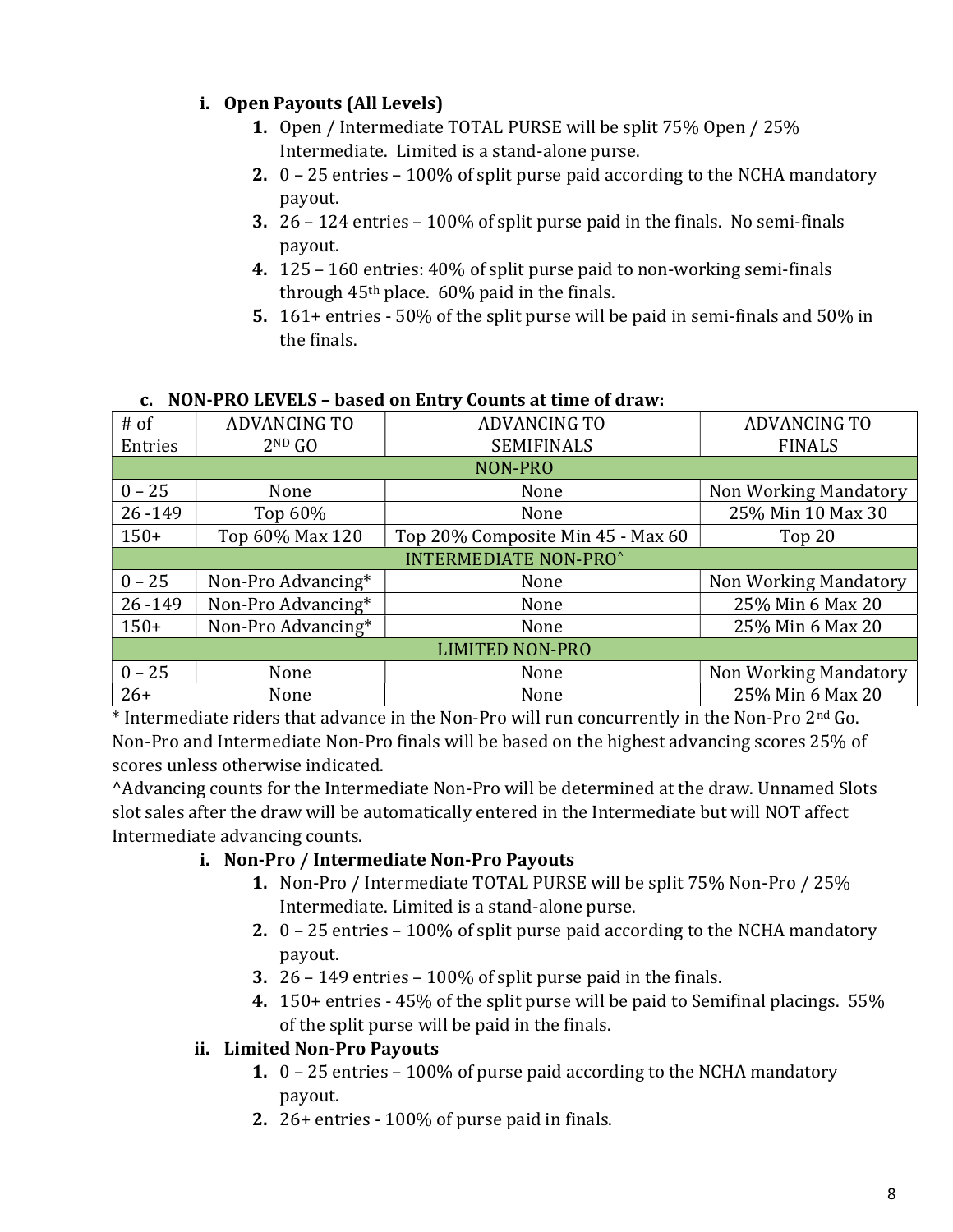| d. AMATEUR LEVELS – based on Entry Counts at time of draw: |                             |                     |  |  |
|------------------------------------------------------------|-----------------------------|---------------------|--|--|
| # of Entries                                               | <b>ADVANCING TO</b>         | <b>ADVANCING TO</b> |  |  |
|                                                            | SEMIFINAL                   | <b>FINALS</b>       |  |  |
|                                                            | <b>AMATEUR</b>              |                     |  |  |
| $0 - 149$                                                  | None                        | 25% Min 10 / Max 30 |  |  |
| $150+$                                                     | Top 30% Max 60              | Top 20              |  |  |
|                                                            | <b>INTERMEDIATE AMATEUR</b> |                     |  |  |
| $0 - 149$                                                  | None                        | 25% Min 10 / Max 30 |  |  |
| $150+$                                                     | Top 30% Max 60              | Top 20              |  |  |
| <b>LIMITED AMATEUR</b>                                     |                             |                     |  |  |
| $0 - 149$                                                  | None                        | 25% Min 10 / Max 30 |  |  |
| $150+$                                                     | Top 30% Max 60              | Top 20              |  |  |

## d. AMATEUR LEVELS – based on Entry Counts at time of draw:

#### i. Amateur (All Levels) Payouts

- 1.  $0 149$  entries  $-100\%$  of purse paid in the finals.
- 2. 150+ purse split between finals and semifinals.

#### 13. Selling of Slots / Entries

- a. OPEN
	- i. Prior to the Draw Open Division entries may not be sold prior to the draw.
	- i. After the draw A horse entered in any Open Level may sell their draw position.
	- ii. Buyer Fees:
		- 1. \$400 if completed prior to 5pm the night before the first go round.
		- 2. \$500 if completed after 5pm the night before the first go round and start of the first go round.
		- 3. Sales that are not complete (including a release from the current owner, new horse registration papers and rider name must be submitted to NCHA for the new entry and all fees paid) prior to the start of the first go round will NOT BE ALLOWED to compete.
	- iii. A horse that has had their draw position sold is eligible to show in other levels and divisions.
- b. NON-PRO / AMATEUR
	- i. Prior to the draw A Non-Pro or Amateur rider's slot or named entry may be sold to another Non-pro or Amateur without additional fees.
	- ii. After the draw A Non-Pro or amateur may sell their slot (or named entry) after the draw but before the beginning of the first scheduled go-round. The buyer will be required to submit horse registration papers, a completed transfer with original horse papers, or a bill of sale showing proof of ownership of an unregistered horse.
	- iii. Any Non-pro or amateur that sells a slot after the draw CANNOT repurchase another slot in that level. However, they may buy a horse from another non-pro or amateur which is entered in that level and show the purchased horse in the draw position assigned to that horse. The buyer must present horse registration papers which reflect the new owner OR a completed transfer with original horse papers to the office prior to the beginning of the first scheduled go-round.
	- iv. Buyer Fees:
		- 1. \$0 if completed prior to the draw
		- 2. \$400 if completed prior to 5pm the night before the first go round.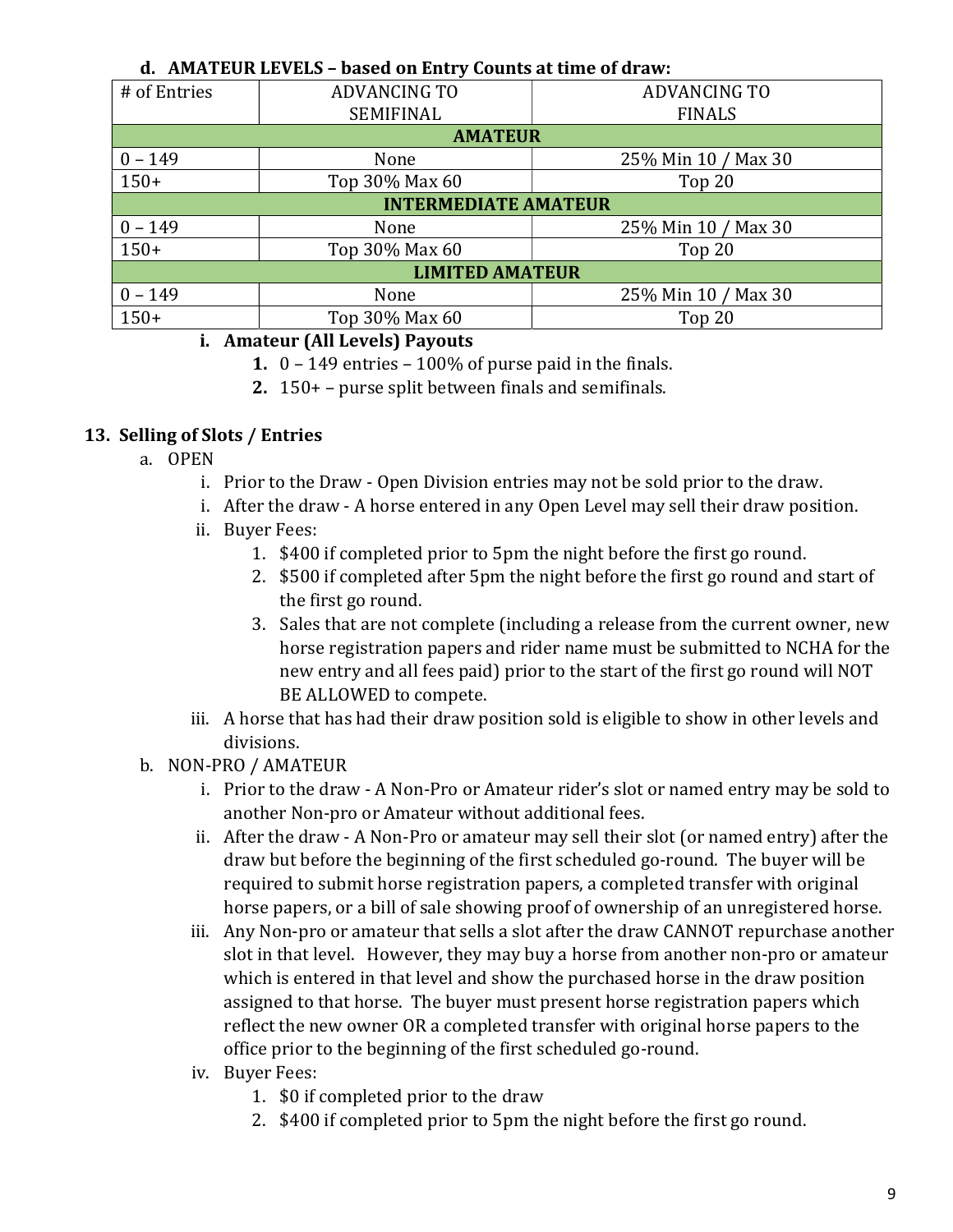- 3. \$500 if completed after 5pm the night before the first go round and the start of the first go round.
- 4. Sales that are not complete (including a release from the current owner, new horse registration papers and rider name must be submitted to NCHA for the new entry and all fees paid) prior to the start of the first go round will NOT BE ALLOWED to compete.

## 14. Naming of Non-Pro / Amateur Slots

- a. Each Non-Pro or Amateur entry shall name the horse or horses to be ridden before the draw.
- b. If a Non-Pro or Amateur rider does not name their horse or horses before the draw, the working order will be drawn in the name of the rider.
- c. Multiple Unnamed Slots If a rider has more than one slot and names the horses after the draw:
	- i. All horses named the horses shall work in alphabetical order.
	- ii. One horse named / one unnamed the named horse(s) will work in the first assigned draw and the other draw will be left vacant.
- d. Late Naming Fees Non-Pro / Amateur
	- i. Unnamed Horses may still be named for the following fees:
		- 1. \$400 if named after the Draw but before 5pm the evening prior to the start of the first go round.
		- 2. \$500 if named after 5pm on the evening prior to the start of the go round but before the beginning of the first go round.
		- 3. 2X the original entry fee (Jackpot + Office) if named after the beginning of the first go round.

## 15. Double Entry & Transfer Privileges:

- a. DOUBLE ENTRIES
	- i. HORSES paid up to date in any Open level on or before the May  $15<sup>th</sup>$  payment may make an entry into another division level (Non-Pro / Amateur) without incurring late entry penalties.
	- ii. Non-Pro SLOTS paid up to date on or before the May  $15<sup>th</sup>$  payment may make an entry into any Open division level without incurring late entry penalties PROVIDED you name the horse at the time of the double entry.
- b. TRANSFERS
	- i. HORSE Transfers An entry made in a horse's name may transfer into another division or level.
	- ii. SLOT Transfers:
		- 1. Non-Pro slots (entry made in a Non-Pro rider's name WITHOUT a horse name) may NOT transfer into an Open division level but MAY transfer into a lower Non-Pro Level and any Amateur division level.
		- 2. Amateur slots (entry made in an Amateur's name WITHOUT a horse name) may NOT transfer into any other division but may transfer into a lower Amateur level.
	- iii. NAMED Entry Transfers: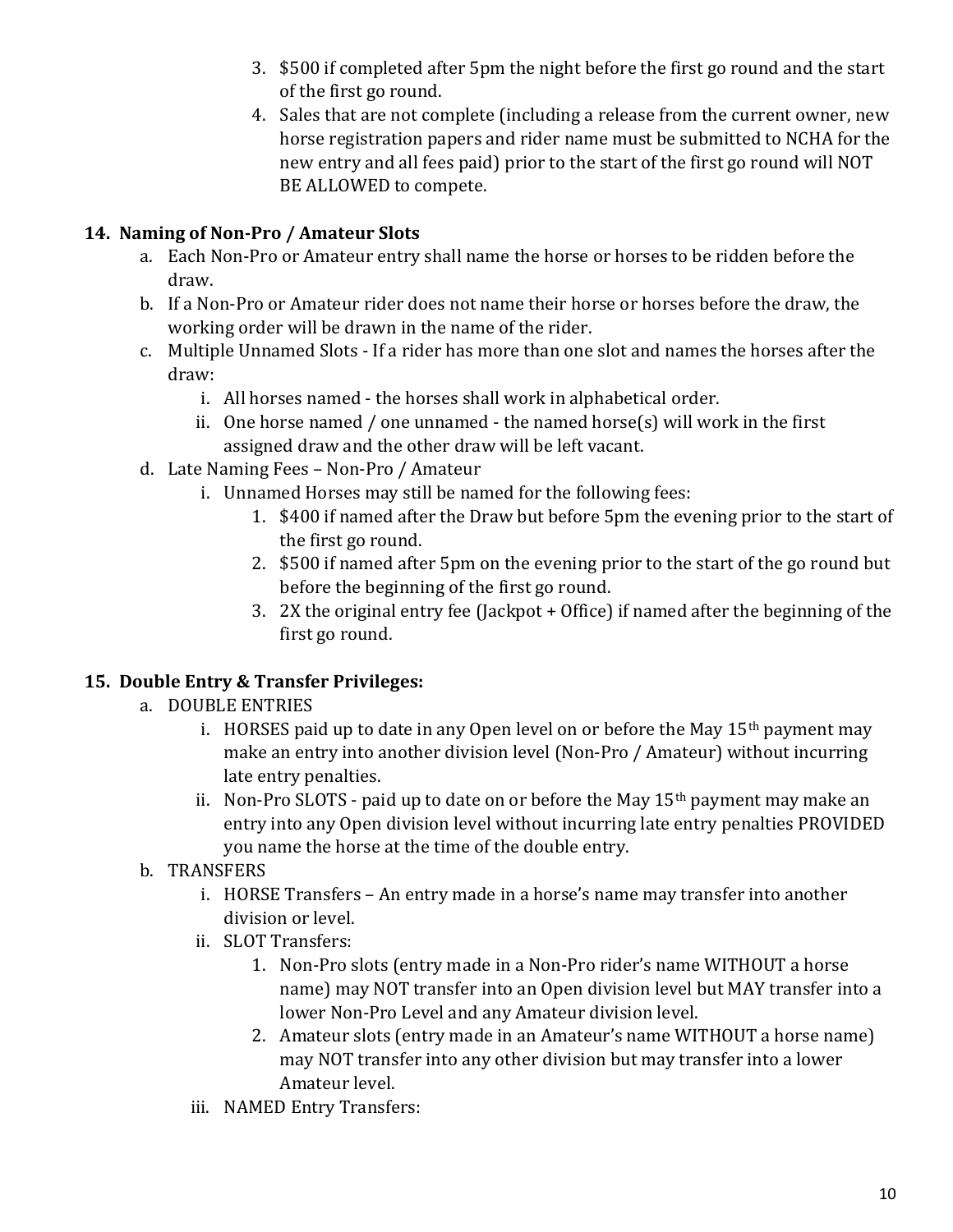- 1. Non-Pro level entries may transfer into an Open division level (provided the horse was named on the first payment entry form).
- 2. Amateur entries may NOT transfer into any other division but may transfer into a lower Amateur level.
- iv. FEES:
	- 1. Transfer into a different Division:
		- a. Before May 15– no fee.
		- b. After May 15 and before the draw \$1,100 transfer fee.
	- 2. Transfer into a different Level in the same Division:
		- a. Before May 15 no fee.
		- b. After May 15 and before the draw \$250 transfer fee.

#### 16. Substitutions

- a. Prior to the beginning of the division first go round horse owners in any Division / Level are allowed to substitute another horse owned by the same owner by:
	- i. Notifying the NCHA office
	- ii. Submitting the registration papers for the new horse.
	- iii. Paying \$250 substitution fee.
- b. No substitution will be allowed after the beginning of the division's first go-round.
- c. A horse that has had their draw position sold MAY NOT be substituted back into the original level.
- **17. Change of Ownership**: An entry may change ownership and retain eligibility under the new owner provided the National Cutting Horse Association Limited Age Events Committee is advised and the new owner makes all payments when due.
- 18. Declining Entries: Entries to this contest are received subject to the right of the National Cutting Horse Association Limited Age Events Committee to refuse the entry or acceptance of a transfer of any entry without notice to the subscriber. The decisions of the Committee shall be final in all matters. The National Cutting Horse Association reserve the right to cancel this event without notice at any time prior to the contest without liability to them, but in such event, return all entry money to subscribers.

### 19. Rules applicable to all entries

- a. Testing Provisions
	- i. All entries are bound by all rules within the NCHA Rulebook, including Standing Rule 35 A. A positive prohibited medication test will result in the loss of all titles, awards, premiums and will result in a fine of \$2,500-\$5,000 for a first offense and will result in an automatic 6 month suspension.
	- ii. By submitting your entry, you acknowledge that you are familiar with and subject to the provisions of the Medication and Drug Rules and Guidelines contained in the NCHA Rulebook. You also agree that, if requested, you will provide blood samples from your horse to comply with the random testing provisions contained in those Rules and Guidelines.
	- iii. Blood samples will be taken from top placing finalists in all Levels. Random testing will also be performed throughout all levels.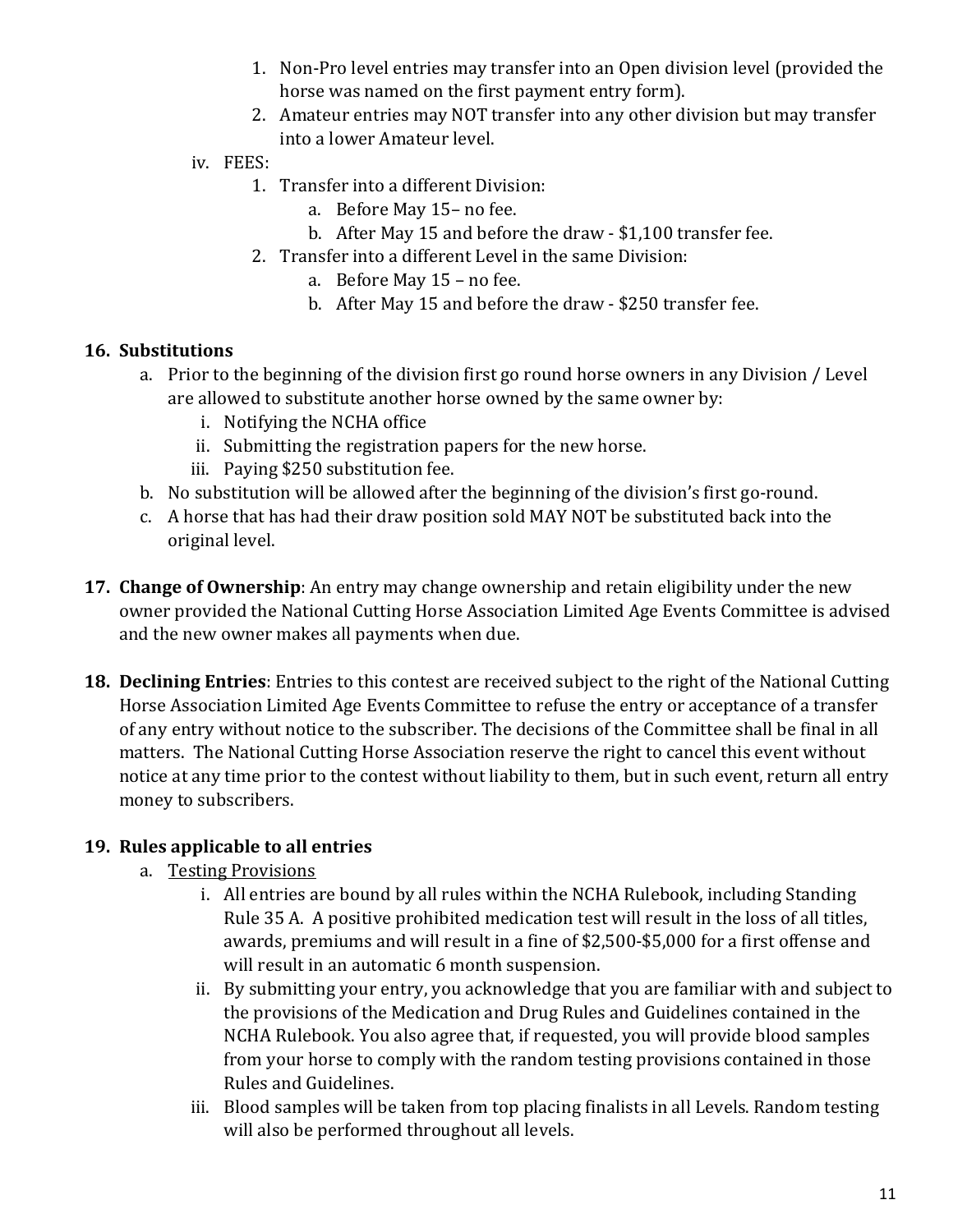- b. The Draw
	- i. The draw will not take place more than twenty-one (21) days prior to the beginning of the first scheduled go-round.
	- ii. Only those horses & riders for which payment has been received in the NCHA office will be drawn.
	- iii. If a horse properly entered is left out of the draw, a redraw will not be held. To establish a working order for this entry, one number will be pulled from a list based on the original draw numbers. The omitted entry will be inserted into the draw behind the number pulled.
- c. Ties: In the event of a tie for the championship in either division, a work off will not be held to determine the winner.
	- i. If two ties, first and second place premiums will be added together and split fifty percent equally. (There will be co-champions)
		- 1. The winner of the tie breaker for awards will be determined by adding up all five scores from the finals.
		- 2. If still tied, the scores from the previous semifinals and go-rounds will be added.
		- 3. If still tied, the winner will be determined via a coin toss with the riders/owners. The winning horse will select first from the pool of awards, with remaining prizes being selected in alternating fashion.
	- ii. If more than two ties, all premiums will be split equally. The work-off will be for prizes and the title.

### d. Horse Health Papers & Back Numbers

- i. All horses on-grounds will be required to have current health papers and a negative EIA (Coggins) test.
- ii. Competition Horses will be required to wear a back number while in the Coliseum, Watt Arena, warm up areas and in the practice pen. Back numbers may be picked up from the show office following presentation of health papers.
- iii. Non-Competition horses do not require back numbers but will need to be able to show proof of health papers at show office, stall office or in the practice pen.
- e. Release and Indemnification: By signing the entry form to participate in the 2022 NCHA Summer Spectacular (the "Event"), being held at The Will Rogers Memorial Center of Ft. Worth, TX (the "WRC"), the entrant acknowledges and agrees that there is inherent danger in participation in the Event due to potential exposure of the entrant and his/her horses to the Novel Coronavirus (the "Coronavirus") at the Event. By signing this entry form, the entrant acknowledges and agrees that: (i) prior to entering the Event, he/she was made aware of and understood the potential dangers presented by the Coronavirus at the Event; (ii) even though the NCHA and the WRC have taken all reasonable steps to present a safe environment for the Event, there are many factors beyond their reasonable control that could lead to potential exposure to the Coronavirus at the Event; and (iii) he/she is voluntarily assuming all risk of harm, illness or injury to themselves or any of their horses that may be incurred by participating in the Event, or activities associated with the Event, that are in any way related to the Coronavirus. The entrant further hereby releases the NCHA and the WRC and their respective officers, owners, employees, agents, representatives, directors, shareholders, officials, administrators, contractors, vendors, sponsoring agencies, sponsors, attorneys, and the owners and lessors of animals used to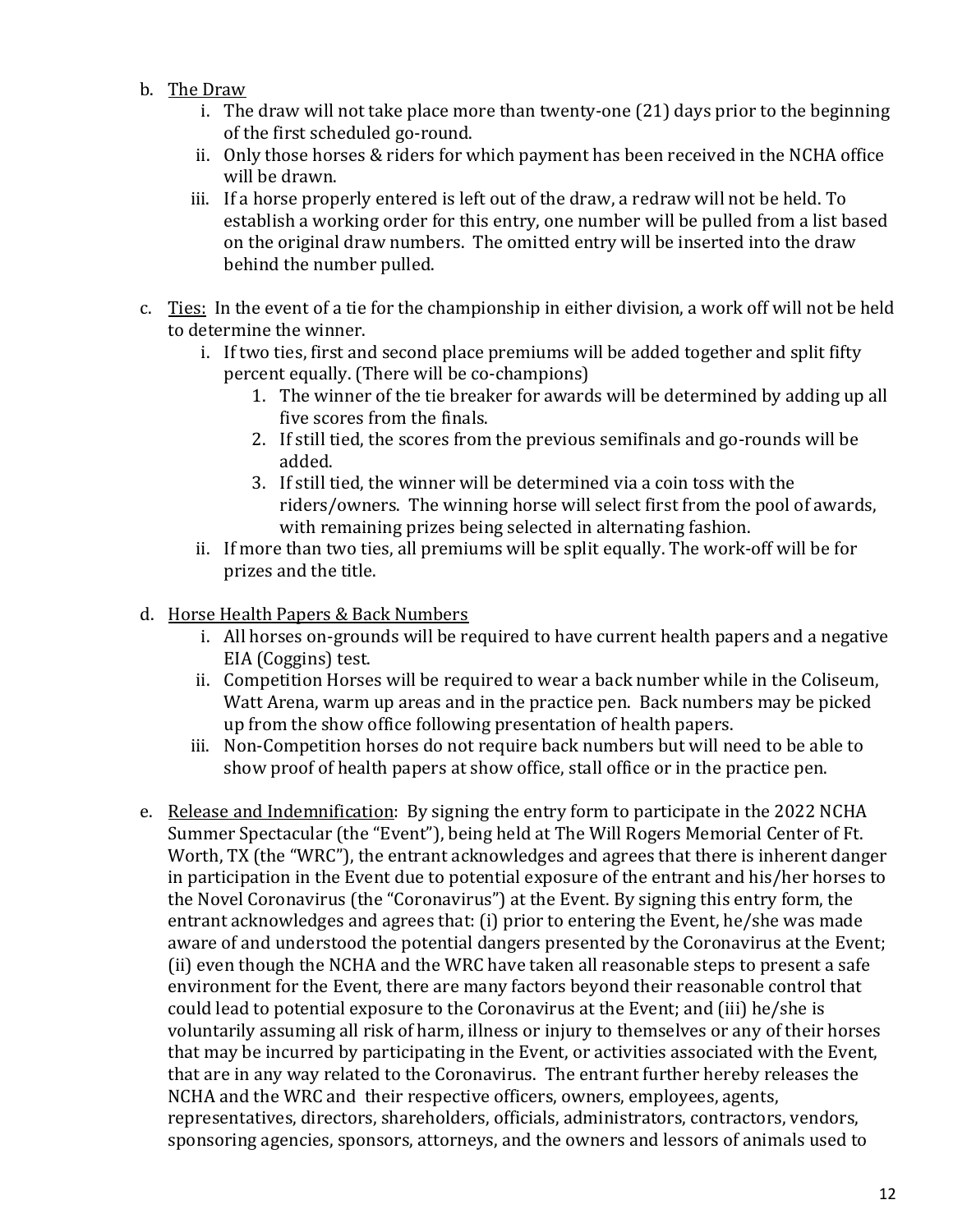conduct the Event (hereinafter collectively referred to as "Releasees") from any and all liability, claim, damages, injury, judgment, loss, liability, cost and expense (including, without limitation, attorney's fees and costs) incurred by the entrant or his/her horses allegedly arising out of or connected with his/her participation in the Event, or at any activities associated with the Event, that relate in any way to the Coronavirus. This Release includes, but is not limited to, claims for bodily injury and physical illness of the entrants and their horses in any way relating to the Coronavirus, that were allegedly incurred or sustained during the Event or at any activities associated with the Event.

## 20. Identification of Horses

- a. Registration Papers
	- i. A photocopy of the registration (at the time of entry) certificate of a registered horse or required documents for an Unregistered horse\* (see note below) must be provided to the NCHA office on the dates outlined below:
		- 1. Horses entered / named prior to May 15 Documentation must be received by May 15, or a \$100 fee will be accessed.
		- 2. Horses entered / named after May 15 Registration papers must be furnished upon entry. Failure to comply will cause all fees to be forfeited and entry disqualified.
	- ii. \*Unregistered horse: Unregistered horse application (this can be found on nchacutting.com) needs to be accompanied by a bill of sale, a vet statement attesting to the horses age, and photos of the horse front & back & both sides- this needs to be sent into the NCHA office no later than May 15, 2022.
- b. Age Verification
	- i. A horse is not eligible to participate if its age, as determined by examination of its teeth, exceeds the age shown on its registration certificate on registered horses or the notarized statement of age and description required for unregistered horses. Such determination by dentition examination to be made in accordance with The Official Guide for Determining the Age of the Horse as currently published by the American Association of Equine Practitioners. However, if the horse has received a dental examination by the NCHA at the Futurity and received a favorable result, that horse will not be retested for age at this show.
	- ii. Examination Procedures: Each horse will be examined by a licensed equine veterinarian appointed by the NCHA, in its sole discretion, to inspect the horse's teeth for age qualification. The guidelines used for this dental examination will be those set forth by the AAEP (American Association of Equine Practitioners) in effect at that time.
		- 1. If the dental examination reveals that the horse's age appears to exceed that of the AAEP qualifying age guidelines, the NCHA veterinarian will immediately notify the Director of Shows that there is a potential issue concerning the age the horse.
		- 2. Upon such notification, the NCHA Director of Shows will immediately contact the owner or the trainer of the horse in question prior to initiating any further testing procedures on the horse.
		- 3. By entering a horse, the owner agrees that both the owner or trainer of the horse are fully authorized, individually, to consent to or decline to consent to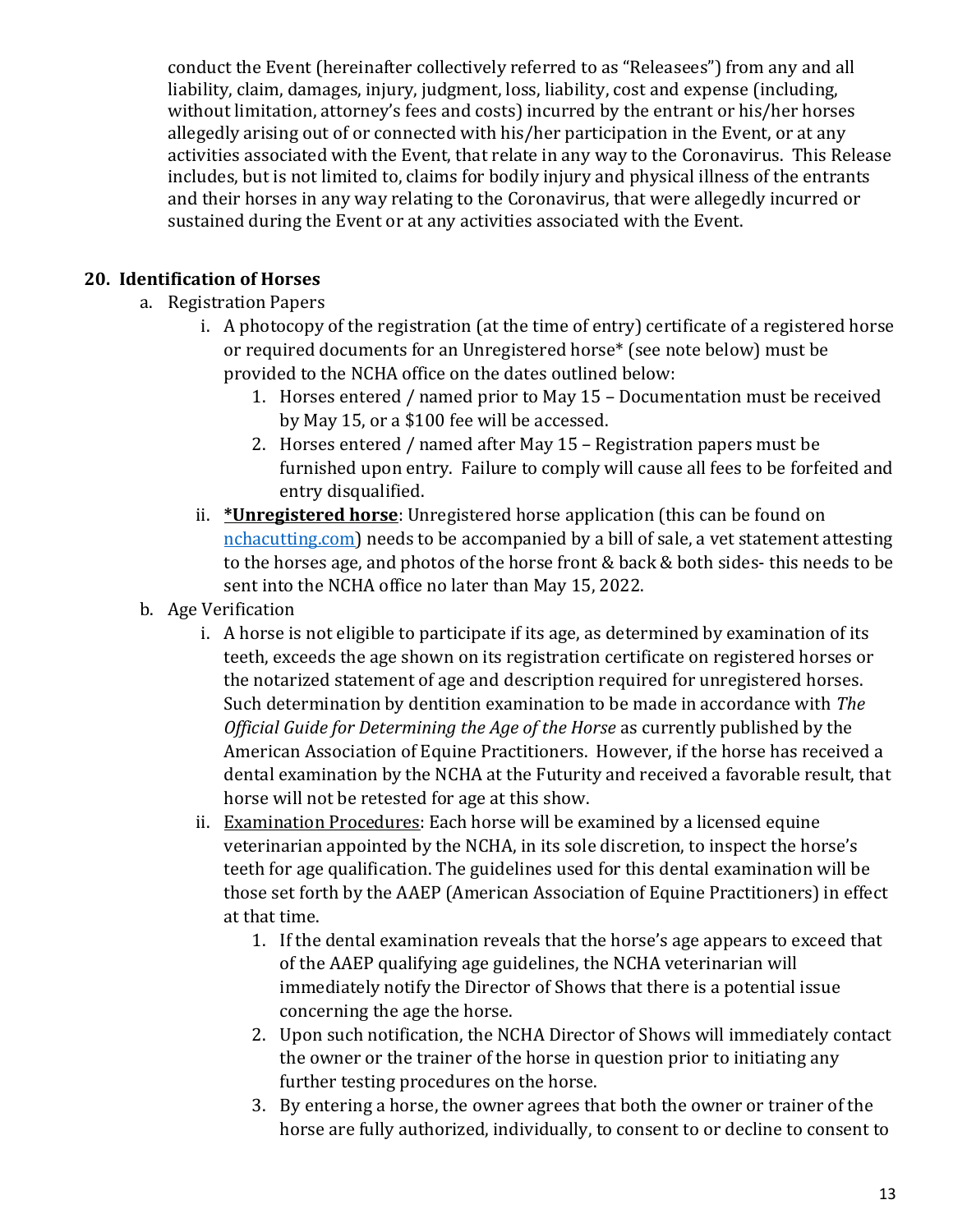the additional testing procedures on the horse. These additional testing procedures outlined below.

- a. These additional testing procedures may include, but are not limited to, radiographs, photos, and videos of the horse's mouth, including molars.
- b. Further, these additional testing procedures may include sedation of the horse in question in order to perform the tests.
- 4. The owner or trainer of the horse has the option of either immediately withdrawing the horse from any further competition or allowing the horse to immediate undergo the additional testing described herein.
- 5. If such additional testing procedures are consented to and performed, they will be done at the owner's sole expense.
- 6. If the owner or trainer consents to allow the horse to undergo such additional testing procedures but fails to immediately make the horse available for such additional testing procedures, the horse will be disqualified from further competition in the event.
- 7. The records from those additional testing procedures, if any, will be submitted to a veterinary expert on horse teeth, determined by the NCHA in its sole discretion, whose credentials include that of being a Diplomat of American Veterinary Dental College, certified in Equine, for a second opinion as to the horse's age.
- 8. All costs associated with that expert's examination of the horse will be at the owner's sole expense.
- 9. This process must be completed, and a favorable opinion rendered as to the age of the horse for the horse to continue to compete. Should there be an unfavorable opinion rendered as to the age of the horse, the horse will be immediately disqualified from competing in any class.
- 10. By entering a horse, the owner and trainer agree that the opinion of that expert as to the horse's age will be final and binding for all future NCHA limited age events.
- 11. Should a horse be disqualified after the above process, all fees shall be forfeited for that horse, and the horse will be disqualified from further competition. However, if that horse is listed in a Non-Pro or Amateur entry, the contestant will have the opportunity to substitute a horse or sell their slot according to NCHA rules.

## 21. Judges & Judging

- a. Separate judges will be used to officiate the Open & Non-Pro divisions.
- b. NCHA Judging Rules set forth in the Handbook will apply
- c. The NCHA Adjusted Monitor System, and all rules and policies set forth by that system will be used.
- d. Each horse is allotted two and one-half  $(2 \frac{1}{2})$  minutes to work during a run. The working time starts when the rider crosses the official timeline.
	- i. As soon as the horse, owner and rider's name are called to the herd by the announcer (the "rider announcement"), the announcer will start the 1-2 ½ minute